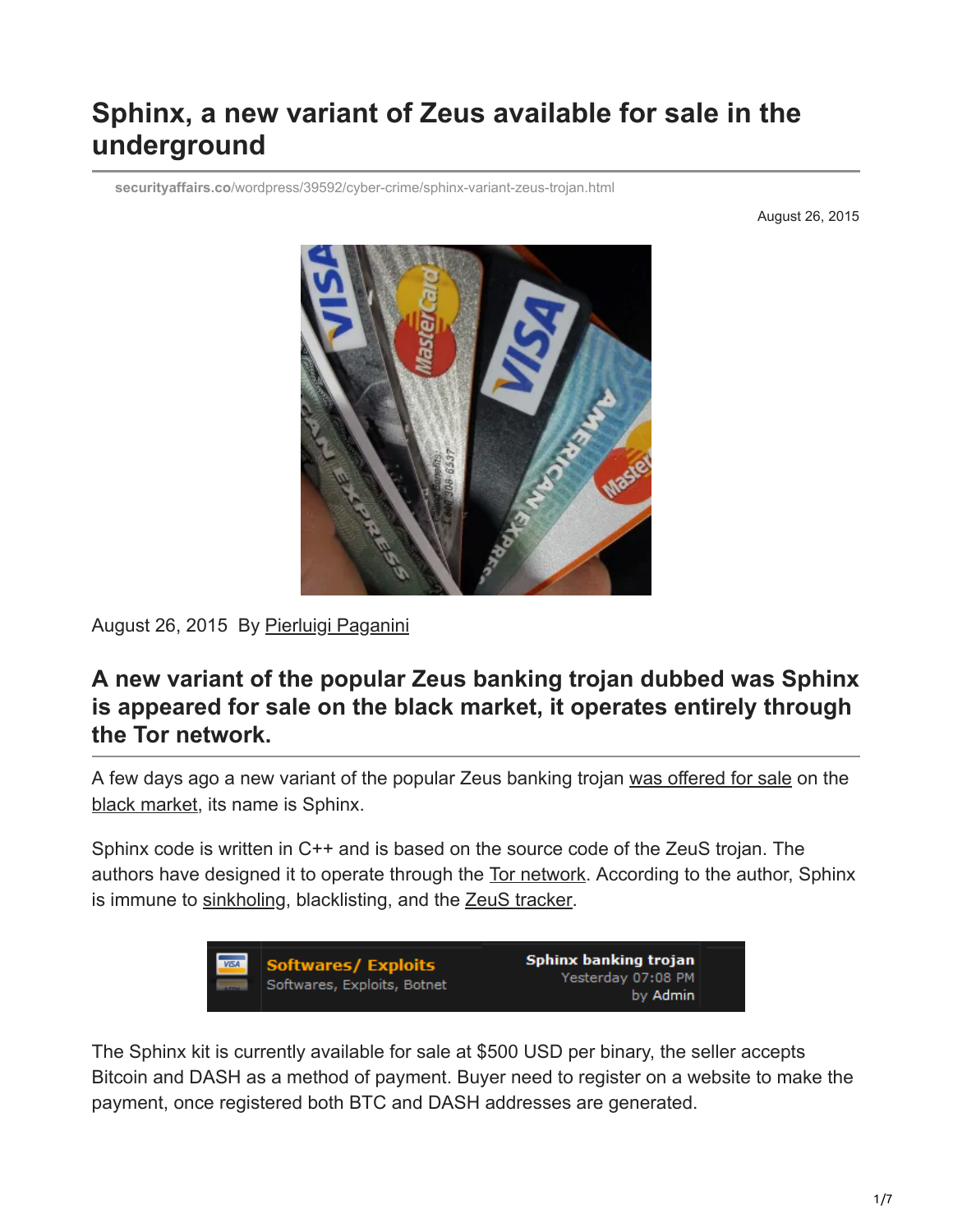When the seller will receive the payment, buyer account is enabled and will get the rights to edit the config and request a build.



The seller sustains that operators that will buy it do not need bullet proof hosting, below the list of feature implemented in the Sphinx Features:

#### *Malware:*

- *Formgrabber and Webinjects for latest Internet Explorer, Mozilla.*
- *Firefox and Tor Browser with cookie grabber and transparent page redirect(Webfakes).*
- *Backconnect SOCKS, VNC.*
- *Socks 4/4a/5 with UDP and IPv6 support.*
- *FTP, POP3 grabber.*
- *Certificate grabber.*
- *Keylogger.*

#### *Certificate grabber:*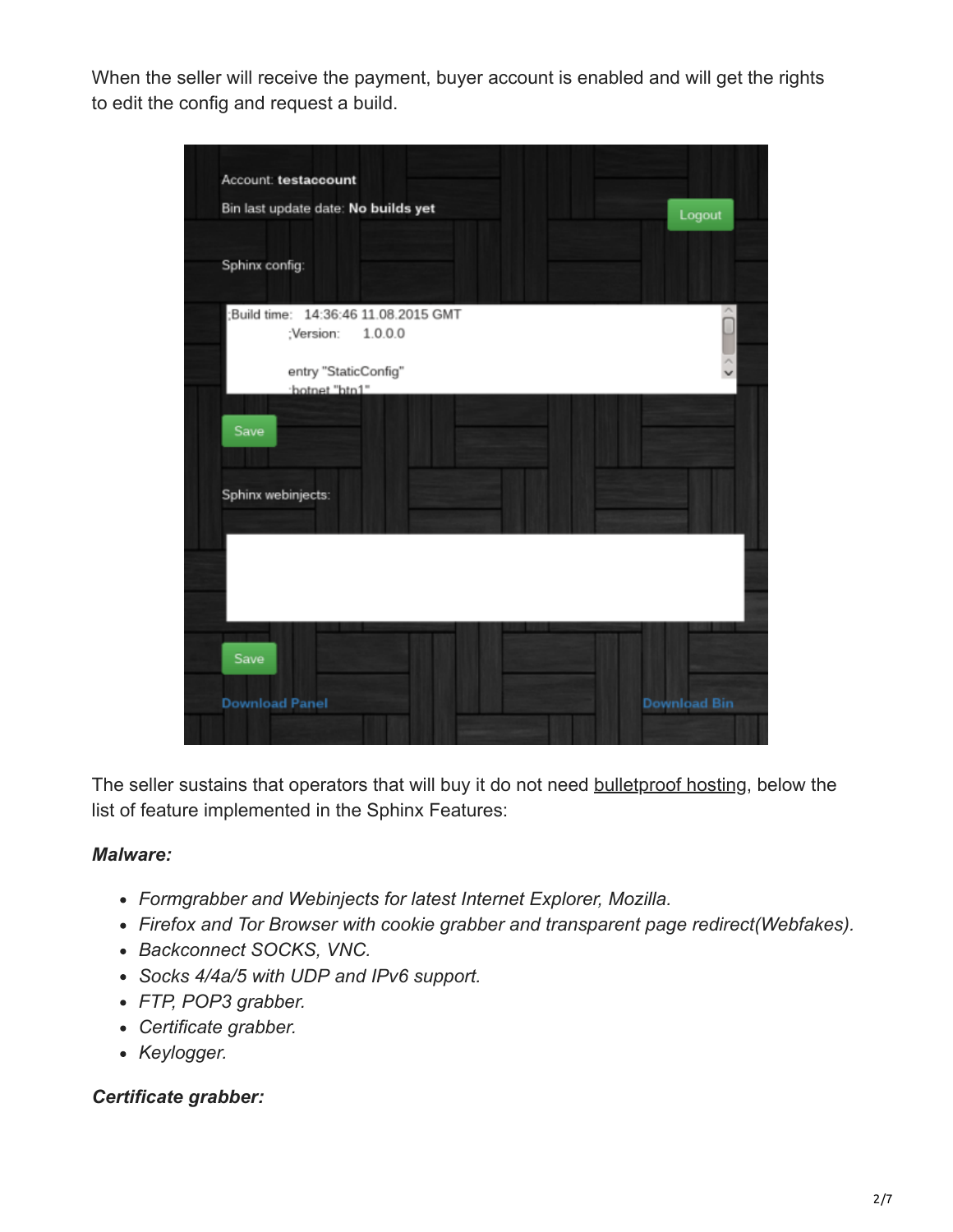Sphinx is able to intercept certificates when they are in use to establish a secure connection [or for signing a file. It is very common in the criminal underground to abuse digital](http://securityaffairs.co/wordpress/27129/cyber-crime/misusing-digital-certificates.html) [certificates, for example to digitally sign malware code with digital certificates of a trusted](http://securityaffairs.co/wordpress/12692/hacking/java-exploit-signed-with-certificate-stolen-to-bit9.html) organization in order to to bypass antivirus solutions.

### **Backconnect VNC:**

This is the most essential feature of a banking trojan. It allows you to make money transfers from the victims computer. Your VNC is done on a different desktop than the victim's desktop, so its completely hidden.

You can steal money from the bank while the victim is playing multiplayer games or watching movies. Forget about configuring the browser, because when carding with Sphinx you don't need to.

With Backconnect VNC you can also remove anti-virus/rapport software from the victim's computer. Port-forwarding for the victim is not required due to the use of Reverse connection.

### **Backconnect SOCKS:**

Use your victims as a SOCKS proxy. Port-forwarding is not required due to use of Reverse connection.

#### **Webinjects:**

Used for speeding up report gathering. With Webinjects you can change the content of a website and ask for more information. You can do such things as asking for credit-card data from victims PayPal/Amazon/Ebay/Facebook for successful login.

Webinjects use ZeuS format. You have to create your own web injects or use those that are publicly available. Sphinx uses ZeuS format so all released webinjects for Zeus/Spyeye/Citadel are compatible.

# **Webfakes:**

Used to do phishing attacks without having to trick the victim into going in to a fake domain. For example: When configured for bankofamerica, the user is transparently redirected to your phishing site without changing the url.

# **Installation:**

At the moment, the bot is primarily designed to work under Windows Vista/Seven, with enabled UAC, and without the use of local exploits. Therefore, the bot is designed to work with minimal privileges (including the user "Guest").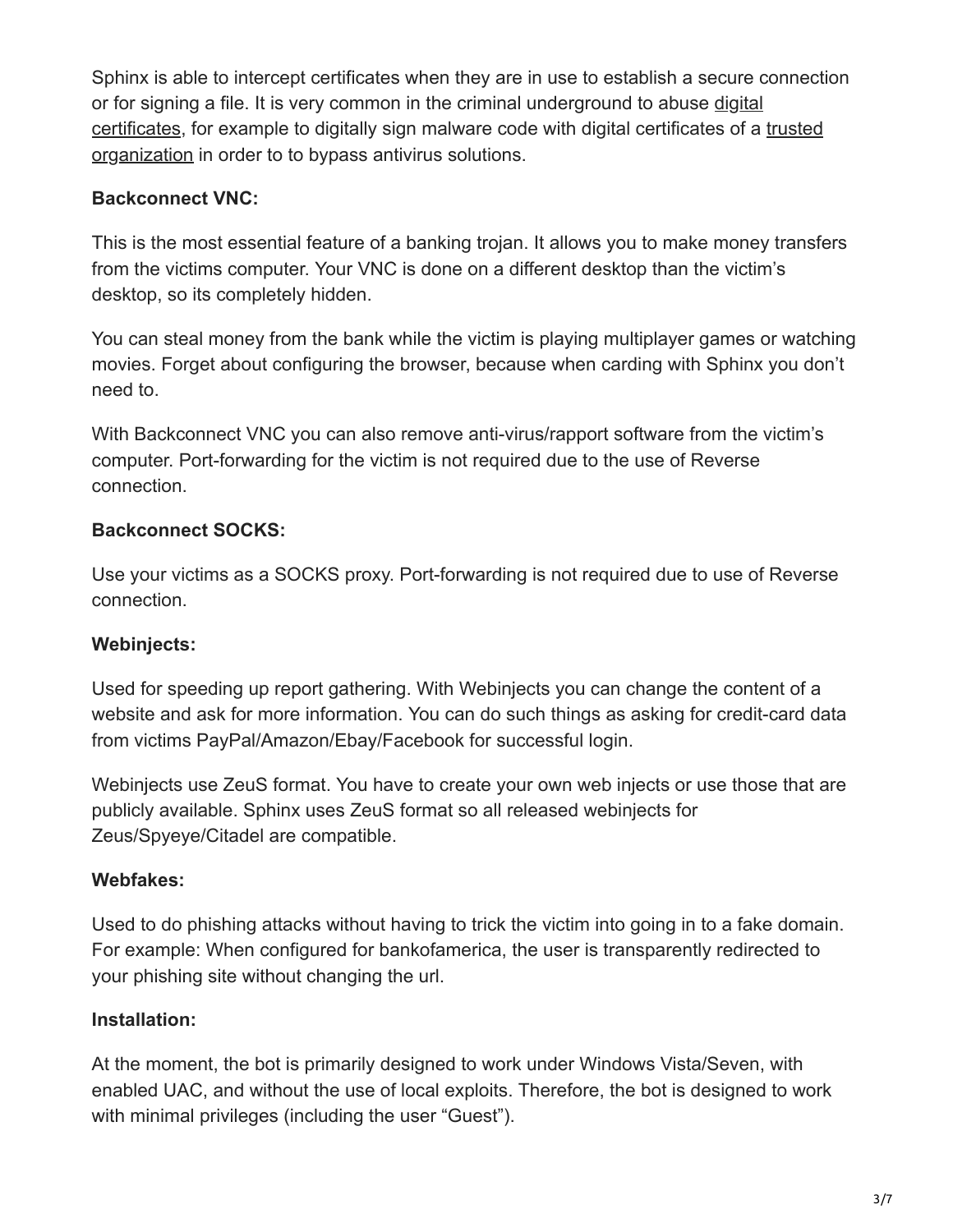In this regard the bot is always working within sessions-per-user. The bot can be set for each user in the OS, and the bots do not know about each other. When you run the bot as a "LocalSystem" user it will attempt to infect all users on the system.

When you install Sphinx, the bot creates its copy in the user's home directory. This copy is tied to the current user and OS, and cannot be run by another user. The original copy of the same bot that was used for installation, will be automatically deleted, regardless of the installation success.

#### **Communication:**

Session with the server through a variety of processes from an internal "white list" that allows you to bypass most firewalls. During the session, the bot can get the configuration to send the accumulated reports, report their condition to the server, and receive commands to execute on the computer.

The session takes place via HTTP-protocol, all data sent by a bot and received from the server is encrypted with a unique key for each botnet.

#### **Webpanel:**

Sphinx command and control (C&C) has not changed from ZeuS. Old ZeuS fans will be pleased to use this comfortable bot network control system again. Its coded in PHP using extensions mbstring and mysql.

#### **Features:**

- XMPP notification.
- Statistics.
- Botlist.
- Scripts

#### **XMPP notification:**

You can receive notifications from the Control Panel in a Jabber-account.

At the moment there is the possibility of receiving notifications about a user entering defined HTTP/HTTPS-resources. For example: it is used to capture a user session at an online bank.

#### **Scripts:**

You can control the bots by creating a script for them. Currently, syntax and scripting capabilities, are very primitive.

#### **Botlist:**

Filtering the list by country, botnets, IP-addresses, NAT-status, etc.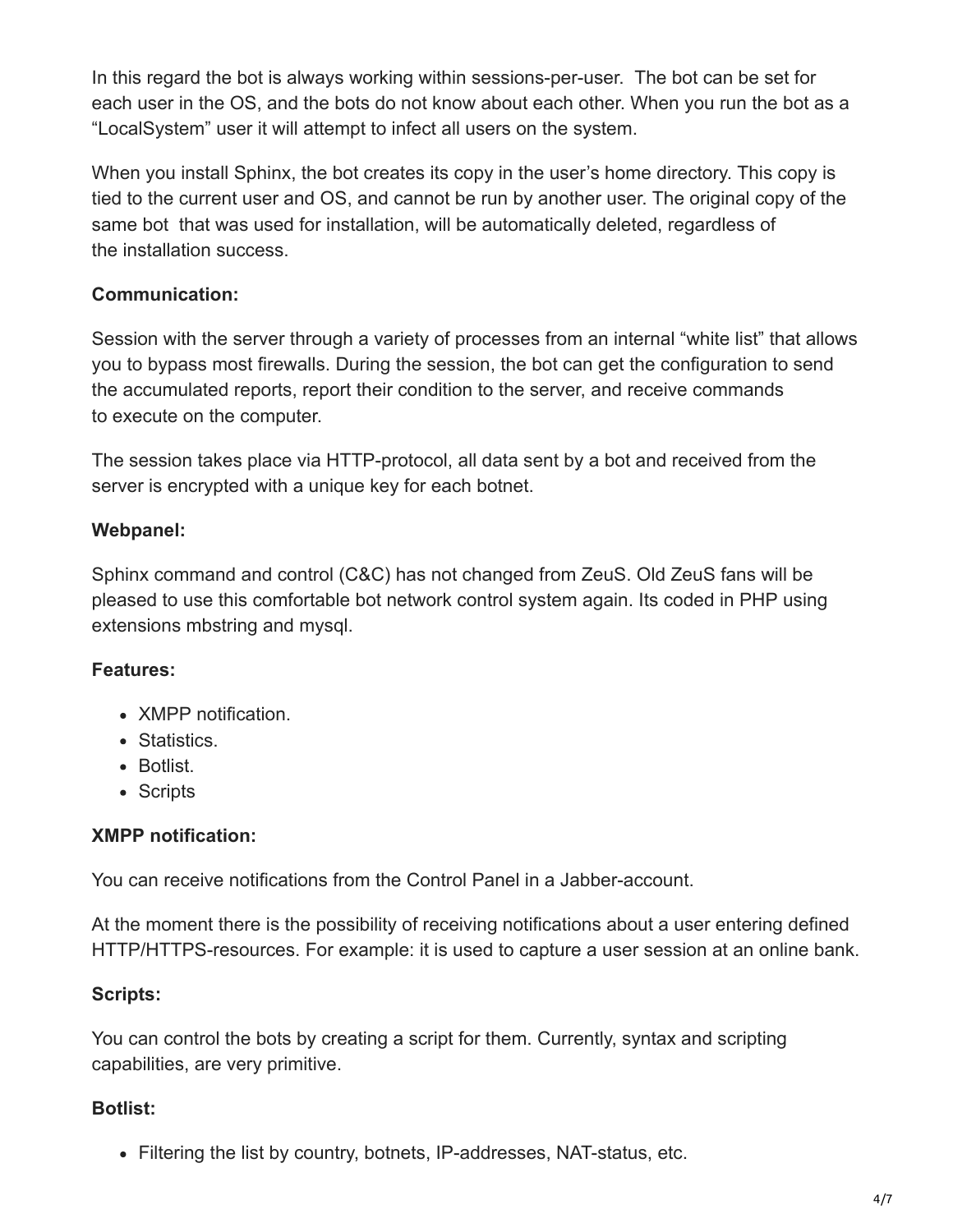- Displaying desktop screenshots in real time (only for bots outside NAT).
- Mass inspection of the Socks-servers state.

### **Displays detailed information about the bots:**

- Windows version, user language and time zone.
- Location and computer IP-address (not for local).
- Internet connection speed (measured by calculating the load time of a predetermined HTTP-resource).
- The first and last time of communication with the server.
- Time online.
- Ability to set comment for each bot.

#### **Statistics:**

- Number of infected computers.
- Current number of bots in the online.
- The number of new bots.
- Daily activity of bots.
- Country statistics.
- Statistics by OS.

The seller suggests "using Internet Explorer traffic for the exploit-kit in order to get maximal profit while using Sphinx."

At the time I was writing the Tor website site http://dagxkme5nbxm5nkh.onion reported in the ad appears down.

Stay Tuned!

#### **[Pierluigi Paganini](http://www.linkedin.com/pub/pierluigi-paganini/b/742/559)**

#### **([Security Affairs](http://securityaffairs.co/wordpress/) – Zeus banking trojan, Sphinx)**

[banking trojan](https://securityaffairs.co/wordpress/tag/banking-trojan)[Cybercrime](https://securityaffairs.co/wordpress/tag/cybercrime)[Hacking](https://securityaffairs.co/wordpress/tag/hacking)[malware](https://securityaffairs.co/wordpress/tag/malware-2)[Sphinx](https://securityaffairs.co/wordpress/tag/sphinx)[underground](https://securityaffairs.co/wordpress/tag/underground)[Zeus](https://securityaffairs.co/wordpress/tag/zeus)

Share On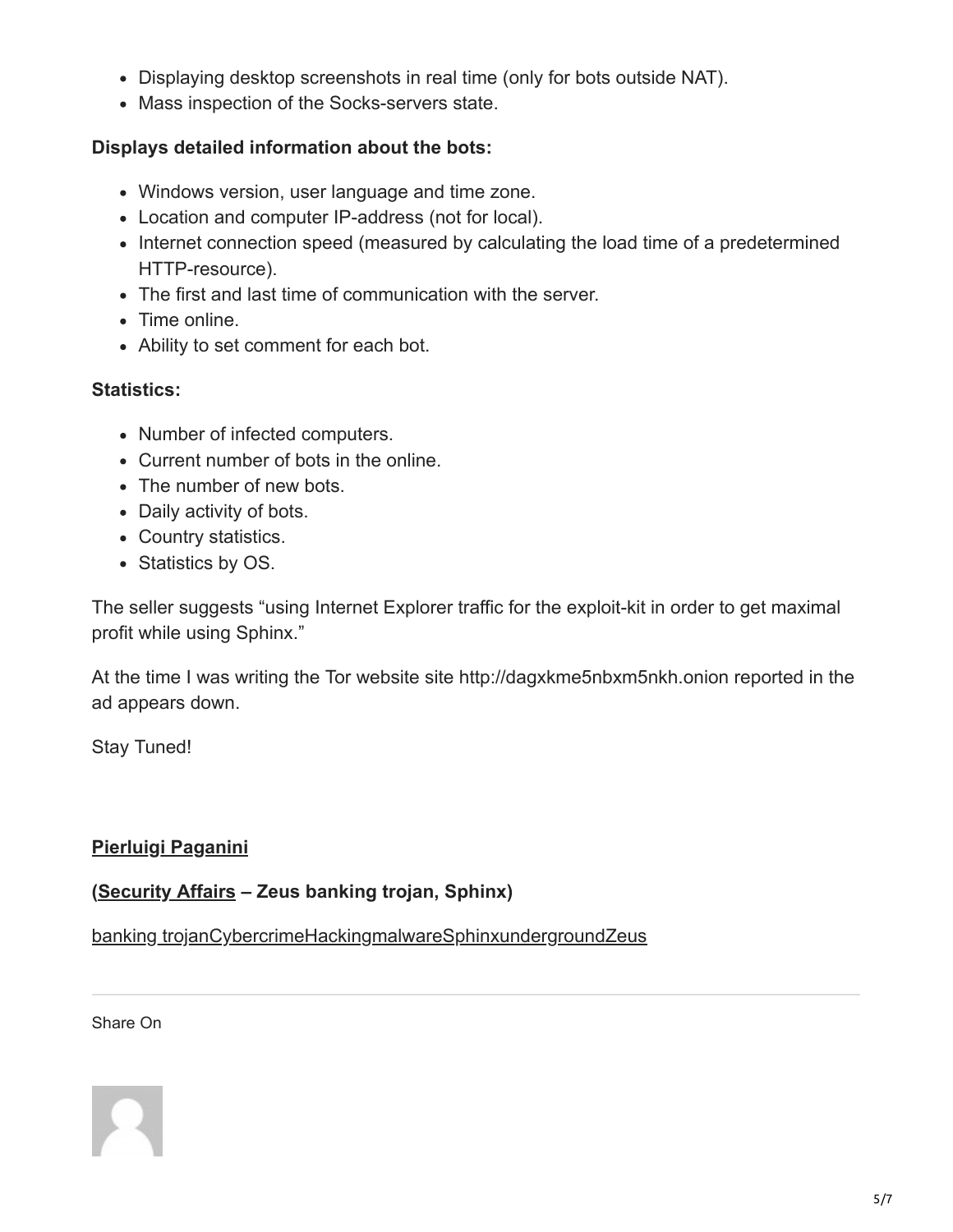#### You might also like



#### **[Experts believe that Russian Gamaredon APT could fuel a new round of DDoS attacks](https://securityaffairs.co/wordpress/131762/apt/gamaredon-apt-ddos-attacks.html)**

May 28, 2022 By <u>[Pierluigi Paganini](https://securityaffairs.co/wordpress/author/paganinip)</u><br>There you can buy or download for free private and compromising data of your competitors. We public<br>schemes, drawings, technologies, political and military secrets, accounting reports a IT infrastructure.

Industrial spy team processes huge massives every day to devide you results. You can fid it in their portal:

#### $http://$

(Tor browser required)

We can save your time gaining your own goals or goals of your company.With our information you could<br>refuse partnership with unscrupulous partner, reveal dirty secrets of your competitors and enemies and<br>earn millions doll

"He who owns the information, owns the world"

Nathan Mayer Rothschild

#### **[The strange link between Industrial Spy and the Cuba ransomware operation](https://securityaffairs.co/wordpress/131754/cyber-crime/industrial-spy-cuba-ransomware.html)**